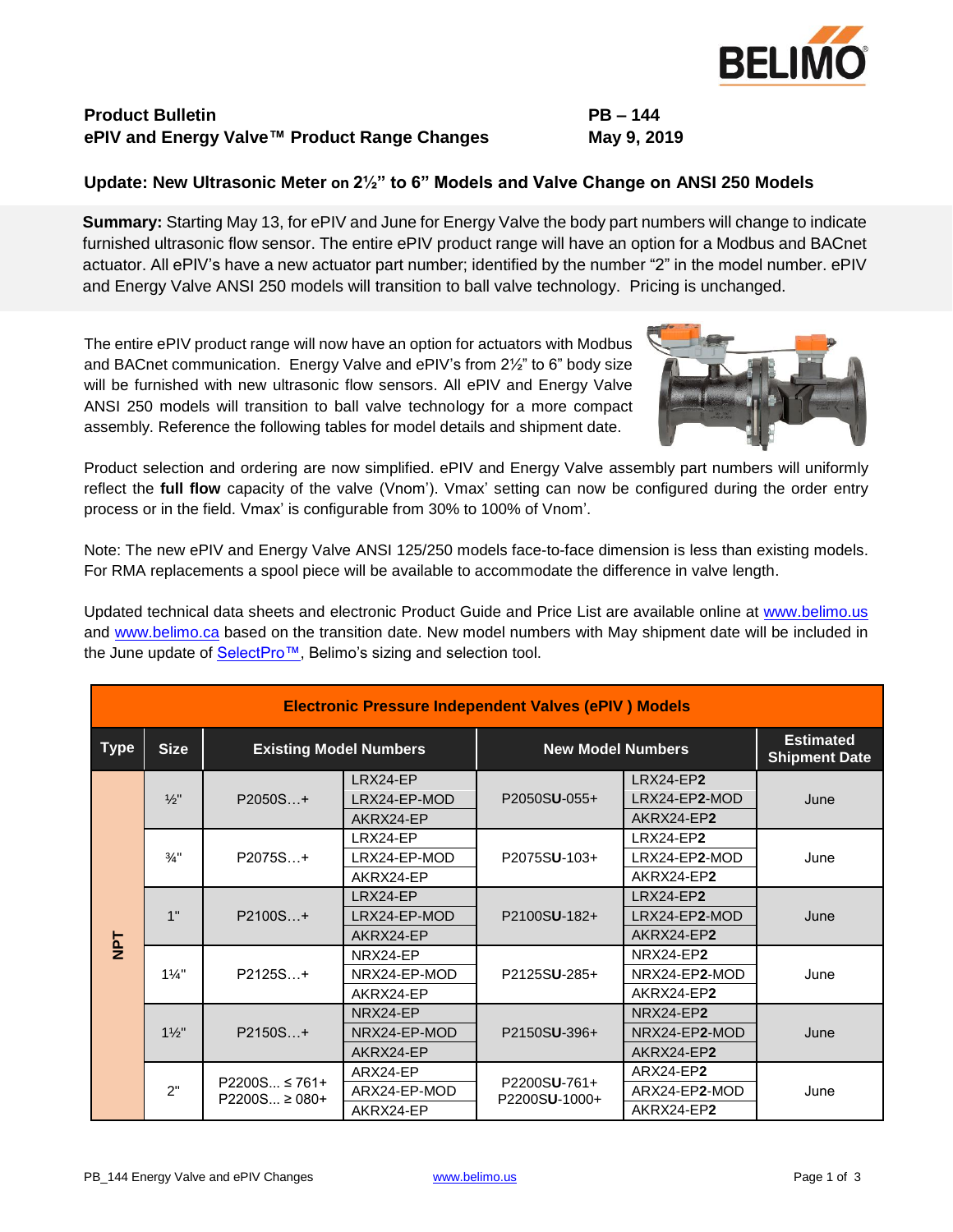

| <b>Electronic Pressure Independent Valves (ePIV) Models</b> |                  |                               |              |                         |                  |                                          |  |
|-------------------------------------------------------------|------------------|-------------------------------|--------------|-------------------------|------------------|------------------------------------------|--|
| <b>Type</b>                                                 | <b>Size</b>      | <b>Existing Model Numbers</b> |              | <b>New Mode Numbers</b> |                  | <b>Estimated</b><br><b>Shipment Date</b> |  |
|                                                             | $2\frac{1}{2}$ " | P6250S+                       | ARX24-PI     | P6250SU-127+            | ARX24-EP2        | September                                |  |
|                                                             |                  |                               | ARX24-PI-MOD |                         | ARX24-EP2-MOD    |                                          |  |
|                                                             |                  |                               | AKRX24-PI    |                         | AKRX24-EP2       |                                          |  |
|                                                             |                  |                               | ARX24-PI     | P6300SU-180+            | <b>ARX24-EP2</b> | May                                      |  |
|                                                             | 3"               | P6300S+                       | ARX24-PI-MOD |                         | ARX24-EP2-MOD    |                                          |  |
|                                                             |                  |                               | AKRX24-PI    |                         | AKRX24-EP2       |                                          |  |
|                                                             |                  | $P6400S+$                     | GRX24-PI     | P6400SU-317+            | <b>GRX24-EP2</b> | June                                     |  |
| <b>ANSI 125</b>                                             | 4"               |                               | GRX24-PI-MOD |                         | GRX24-EP2-MOD    |                                          |  |
|                                                             |                  |                               | GKRX24-PI    |                         | GKRX24-EP2       |                                          |  |
|                                                             |                  | P6500S+                       | GRX24-PI     | P6500SU-495+            | <b>GRX24-EP2</b> | September                                |  |
|                                                             | 5"               |                               | GRX24-PI-MOD |                         | GRX24-EP2-MOD    |                                          |  |
|                                                             |                  |                               | GKRX24-PI    |                         | GKRX24-EP2       |                                          |  |
|                                                             |                  | $P6600S+$                     | GRX24-PI     | P6600SU-713+            | <b>GRX24-EP2</b> | September                                |  |
|                                                             | 6"               |                               | GRX24-PI-MOD |                         | GRX24-EP2-MOD    |                                          |  |
|                                                             |                  |                               | GKRX24-PI    |                         | GKRX24-EP2       |                                          |  |
|                                                             | $2\frac{1}{2}$ " | P6250S-127-250+               | EVX24-PI-L   | P6250SU-127-250+        | <b>ARX24-EP2</b> | November                                 |  |
|                                                             |                  |                               |              |                         | ARX24-EP2-MOD    |                                          |  |
|                                                             |                  |                               | AVKX24-EV-L  |                         | AKRX24-EP2       |                                          |  |
|                                                             | 3"               | P6300S-180-250+               | EVX24-PI-L   | P6300SU-180-250+        | ARX24-EP2        | November                                 |  |
|                                                             |                  |                               |              |                         | ARX24-EP2-MOD    |                                          |  |
|                                                             |                  |                               | AVKX24-EV-L  |                         | AKRX24-EP2       |                                          |  |
|                                                             | 4"               | P6400S-317-250+               | EVX24-PI-B   | P6400SU-317-250+        | <b>GRX24-EP2</b> | November                                 |  |
|                                                             |                  |                               |              |                         | GRX24-EP2-MOD    |                                          |  |
| <b>ANSI 250</b>                                             |                  |                               | AVKX24-EV-B  |                         | GKRX24-EP2       |                                          |  |
|                                                             | 5"               | P6500S-495-250+               | EVX24-PI-B   | P6500SU-495-250+        | <b>GRX24-EP2</b> | August                                   |  |
|                                                             |                  |                               |              |                         | GRX24-EP2-MOD    |                                          |  |
|                                                             |                  |                               | AVKX24-EV-B  |                         | GKRX24-EP2       |                                          |  |
|                                                             | 6"               | P6600S-713-250+               | EVX24-PI-B   | P6600SU-713-250+        | <b>GRX24-EP2</b> | August                                   |  |
|                                                             |                  |                               |              |                         | GRX24-EP2-MOD    |                                          |  |
|                                                             |                  |                               | AVKX24-EV-B  |                         | GKRX24-EP2       |                                          |  |